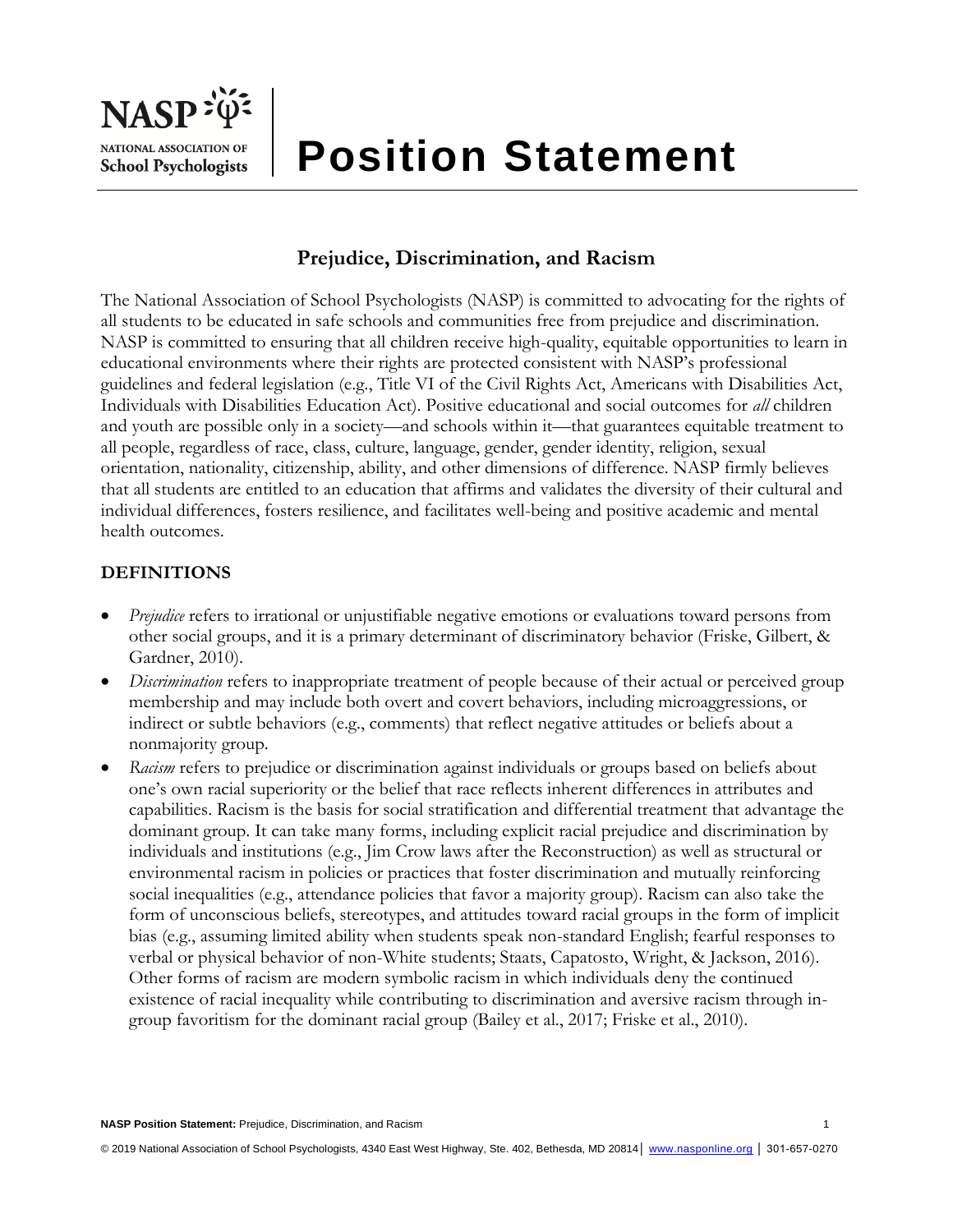## **RATIONALE**

Prejudice and discrimination are detrimental to students' development and well-being. In addition, they remain commonplace in the lives of individuals from nonmajority/nondominant racial, ethnic, sexual orientation, and religious groups; women; and other minoritized groups (see for examples, Arellano-Morales et al., 2015; Bucchianeri, Gower, McMorris, & Eisenberg, 2016; Katz-Wise & Hyde, 2012; McCord, Joseph, Dhanani, & Beus, 2018; U.S. Department of Justice, 2016). Coupled with other common types of prejudice and discrimination against nondominant groups (e.g., classism, sexism, heterosexism, homophobia, Islamophobia, xenophobia, and nationalism), the framework of *intersectionality* is used to identify the ways in which various social statuses are experienced simultaneously and may have additive or compounding effects on individuals' outcomes (Cole, 2009). Intersectionality is also helpful for understanding how social statuses or differences interact to influence learning, behavior, and social inequality.

NASP believes that prejudice and discrimination harm all people, but especially children and youth, and our society at large. Prejudice and discrimination are negatively associated with the physical well-being, mental health, and adaptive functioning of individuals from nondominant racial/ethnic groups, religious communities, sexual orientations, cultural groups, immigrants, and other intergroup contexts (e.g., Bailey et al., 2017; Brown, 2015; Lee & Ahn, 2012; Meyer, 2003; Pascoe & Smart Richman, 2009; Paradies et al., 2015; Samari, 2016; Schmitt, Branscombe, Postmes, & Garcia, 2014). Discrimination has harmful effects whether experienced directly, online (Tynes et al., 2008), or vicariously (Heard-Garris et al., 2018), and across the lifespan (National Research Council, 2014). In addition, integrated educational settings where nondiscrimination is practiced are associated with positive educational, social, and cognitive outcomes for *all* students—both majority and minoritized group members—as well as longterm educational, economic, and civic outcomes (Kirwan Institute, 2009; Wells, Fox, & Cordova-Cobo, 2016). This strong research base supports NASP's commitment to mitigating the effects of discrimination in all forms.

Decades of social psychology research indicate that promising approaches to reducing prejudice and discrimination include:

- increasing intergroup contact;
- working to foster greater empathy and perspective-taking when interacting with others;
- engaging in open dialogue about issues of difference in order to increase compassion and dispel stereotypes; and
- reducing the salience of group boundaries by emphasizing commonalities (American Psychological Association, 2012; Beelmann & Heinemann, 2014; Pettigrew & Tropp, 2006, 2008).

Other school-based approaches to reducing and preventing discrimination include:

- crafting antidiscrimination and antiharassment policies that protect a variety of sociodemographic groups;
- transforming social norms to express the value of a plurality of identities and modes of identity expression;
- promoting cooperative learning to foster intergroup contact;
- establishing written procedures to guide referral of students for special education, providing training to properly implement those procedures, and regularly reviewing school data for instances of discrimination;

**NASP Position Statement:** Prejudice, Discrimination, and Racism 2

© 2019 National Association of School Psychologists, 4340 East West Highway, Ste. 402, Bethesda, MD 20814│ [www.nasponline.org](http://www.nasponline.org/) │ 301-657-0270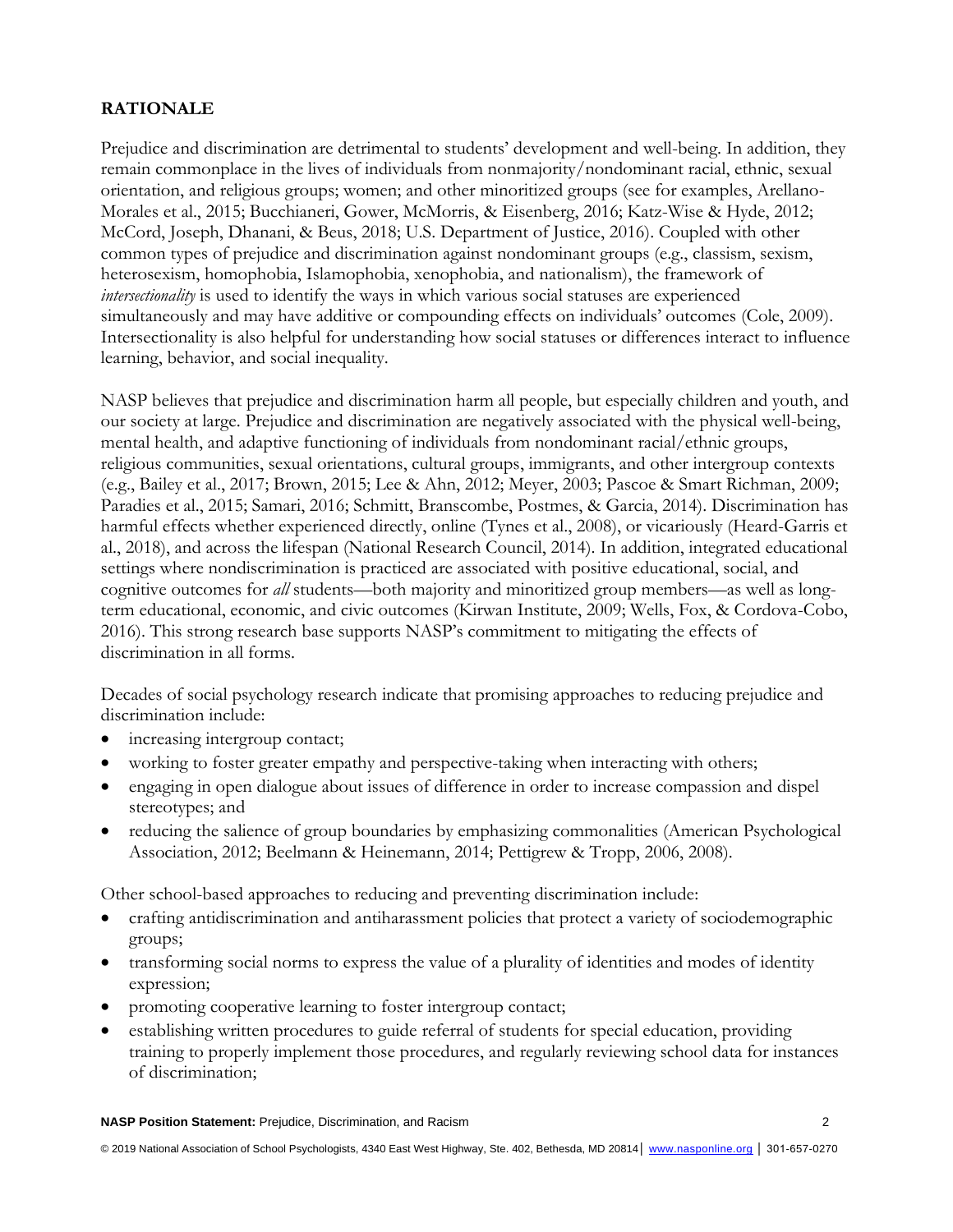- requiring staff to participate in cultural awareness or implicit bias training to better understand how to identify and overcome racial stereotypes;
- and collecting and analyzing school and disaggregated discipline data to act on any identified racial/ethnic and special education disparities while implementing school-wide positive behavior supports (Horn & Romeo, 2010; Lhamon, 2016; Skiba, 2013).

## **ROLE OF THE SCHOOL PSYCHOLOGIST**

School psychologists are committed to fairness and justice for all as they help to preserve the dignity of all individuals in their professional practices and interactions (NASP, 2010a). Developed in consultation with a diverse cadre of school psychologists, including practitioners, faculty, and social justice researchers, and adopted by the NASP Leadership Assembly in September 2017, the following definition operationalizes social justice and informs NASP's commitment to advancing this central principle of contemporary school psychological practice (NASP, 2017):

Social justice is both a process and a goal that requires action. School psychologists work to ensure the protection of the educational rights, opportunities, and well-being of all children, especially those whose voices have been muted, identities obscured, or needs ignored. Social justice requires promoting nondiscriminatory practices and the empowerment of families and communities. School psychologists enact social justice through culturally responsive professional practice and advocacy to create schools, communities, and systems that ensure equity and fairness for all children and youth.

Relatedly, NASP is committed to supporting the educational and mental health needs of all students, regardless of race, culture, linguistic background, sexual orientation, gender identity, gender expression, socioeconomic status, nationality, citizenship, disability, educational need, or other dimensions of difference. All school psychologists, regardless of the settings in which they serve, are charged with advocating for culturally responsive, evidence-based practice, and with assisting their colleagues and professional communities with reforming policies and practices that contribute to inequitable outcomes (NASP, 2009). Further, NASP's standards (NASP, 2010a, Standard I.3.1; 2010b) call for school psychologists to promote fairness and justice by cultivating safe, welcoming, and inclusive school environments. The following recommendations are offered for school psychologists in order to foster social justice and mitigate racism and other forms of prejudice and discrimination.

## **Professional Learning Recommendations**

- School psychologists engage in continuous professional learning to ensure their knowledge, skills, and clinical practices reflect understanding and respect for human diversity and promote effective services, advocacy, and equitable outcomes for all children, families, schools, and communities.
- School psychologists actively learn about the different groups represented in their schools and communities-at-large, and they use knowledge of this diversity to facilitate the services provided in and out of school.
- School psychologists engage in critical reflection to identify their own biases and ensure that they do not negatively affect students, families, schools, and communities.
- School psychologists encourage and support their colleagues in necessary critical reflection about the intersection of various dimensions of difference, power, privilege, and discrimination that contribute to disparities.

**NASP Position Statement:** Prejudice, Discrimination, and Racism 3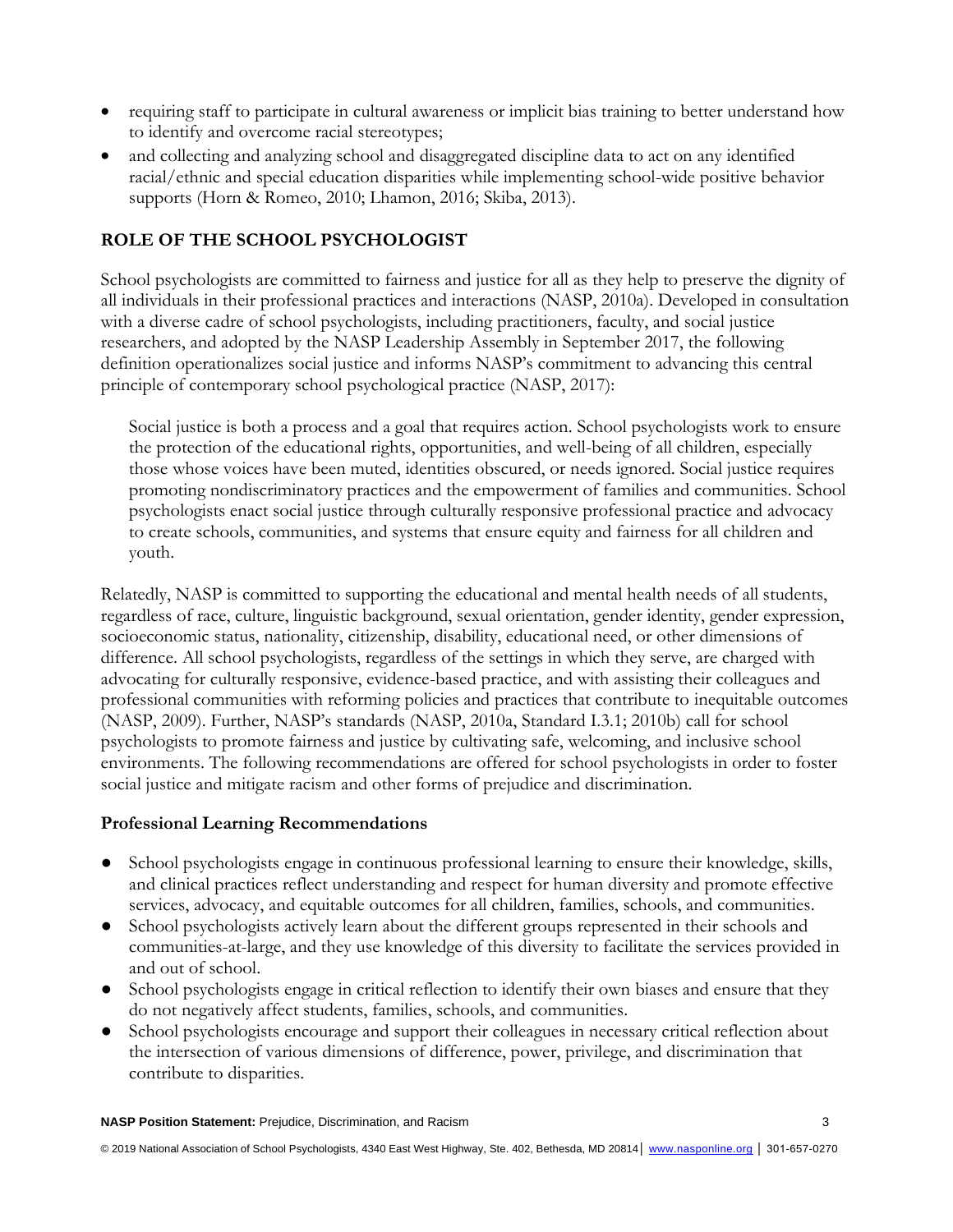- School psychologists seek supervision or consultation when dealing with unfamiliar clients or situations, or when facing circumstances that otherwise challenge their multicultural competence or nondiscriminatory practice skills.
- School psychologists seek effective and ongoing professional development and other resources regarding evidence-based practice, cultural responsiveness, advocacy, and self-reflection.

#### **Professional Practice Recommendations**

- School psychologists practice in accordance with the principles of social justice, intentionally considering the manner in which students, families, schools, and communities interact with interconnected systems (American Psychological Association, 2017; Miranda, 2014) and how they experience systemic factors such as racism, prejudice, and discrimination that contribute to various inequities.
- School psychologists intervene when they are bystanders to discrimination and harassment directed at students or adults from marginalized backgrounds—and prepare others to do so as well—in order to disrupt and prevent discriminatory behavior in schools.
- School psychologists partner with families, community members, teachers, staff, and, when developmentally appropriate, students to understand more clearly student and population needs.
- School psychologists ensure their practices are grounded in an evidence-based framework (e.g., Indigenous Conceptual Framework; Charley et al., 2015) that integrates: (a) the best available research evidence and (b) a thorough knowledge of how diversity factors may influence child development, behavior, and school learning to engage in culturally responsive practice—even when this requires challenging common practices.
- School psychologists work to establish positive, productive, and collaborative relationships with students, families, and colleagues from all backgrounds.
- School psychologists assist administrators in evaluating current practices, policies, and procedures (e.g., discipline disproportionality through the lens of suspensions and expulsions, referral for special education eligibility) to determine overall effectiveness and any potential disparities in access, participation, or outcomes among students from different groups.
- School psychologists promote systems change and equitable alternatives when ineffective or inequitable policies, practices, or procedures are suspected or identified by school data.

In sum, school psychologists strive to ensure that all children and youth are valued, that their rights and opportunities are protected in schools and communities, and that they have equal opportunity and access to participate in and benefit from school programs, including school psychological services. In their words and actions, school psychologists promote positive school climates that are safe and welcoming to all persons regardless of actual or perceived characteristics, across various dimensions of difference (NASP, 2010a).

#### **REFERENCES**

- American Psychological Association. (2017). *Multicultural guidelines: An ecological approach to context, identity, and intersectionality*. Retrieved from: http://www.apa.org/policy/multicultural-guidelines.pdf
- American Psychological Association, Presidential Task Force on Preventing Discrimination and Promoting Diversity. (2012). *Dual pathways to a better America: Preventing discrimination and promoting diversity*. Washington, DC: American Psychological Association. Retrieved from http://www.apa.org/pubs/info/reports/promoting-diversity.aspx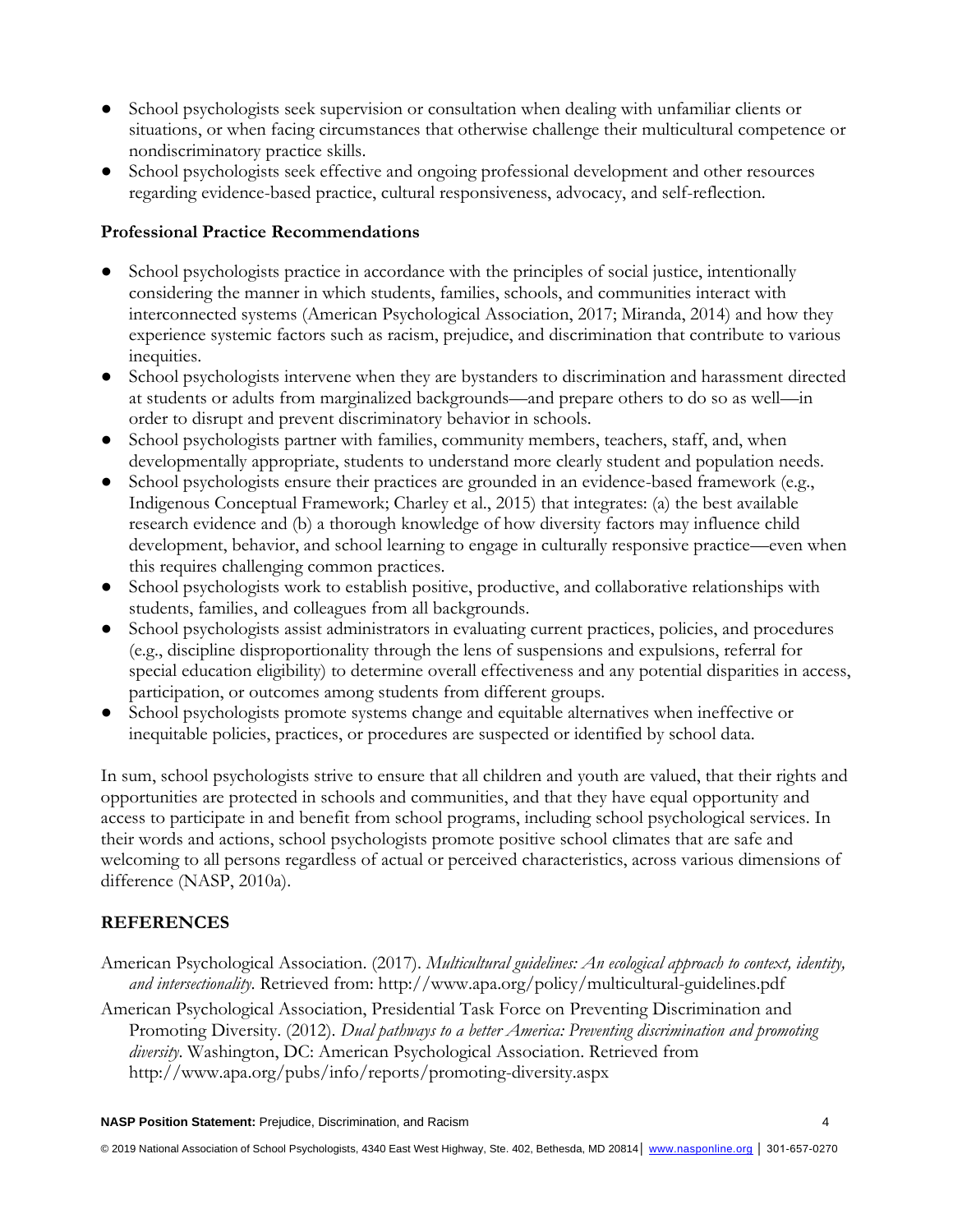- Arellano-Morales, L., Roesch, S. C., Gallo, L. C., Emory, K. T., Molina, K. M., Gonzalez, P., … Brondolo, E. (2015). Prevalence and correlates of perceived ethnic discrimination in the Hispanic community health study/study of Latinos sociocultural ancillary study. *Journal of Latina/o Psychology, 3*(3), 160–176. doi:10.1037/lat0000040
- Bailey, Z. D., Krieger, N., Agénor, M., Graves, J., Linos, N., & Bassett, M. T. (2017). Structural racism and health inequities in the USA: Evidence and interventions. *The Lancet, 389*(10077), 1453–1463. doi:10.1016/S0140-6736(17)30569-X
- Beelmann, A., & Heinemann, K. S. (2014). Preventing prejudice and improving intergroup attitudes: A meta-analysis of child and adolescent training programs. *Journal of Applied Developmental Psychology, 35*, 10–24. doi:10.1016/j.appdev.2013.11.002
- Brown, C. S. (2015). *The educational, psychological, and social impact of discrimination on immigrant children.* Washington, DC: Migration Policy Institute.
- Bucchianeri, M. M., Gower, A. L., McMorris, B. J., & Eisenberg, M. E. (2016). Youth experiences with multiple types of prejudice-based harassment. *Journal of Adolescence, 51*, 68–75. doi:10.1016/j.adolescence.2016.05.012
- Charley, E., Robinson-Zañartu, C., Melroe, O., Dauphinais, P., & Baas, S. (2015). Using the NASP framework for effective practice with indigenous youth, families, and communities. *Communiqué, 44*(4), 1, 20–22.
- Cole, E. R. (2009). Intersectionality and research in psychology. *American Psychologist, 64*, 170–180. doi:10.1037/a0014564
- Fiske, S. T., Gilbert, D. T., & Gardner, L. (Eds.). (2010). *Handbook of social psychology* (5th ed.). Hoboken, NJ: John Wiley & Sons.
- Heard-Garris, N. J., Cale, M., Camaj, L., Hamati, M. C., & Dominguez, T. P. (2018). Transmitting trauma: A systematic review of vicarious racism and child health. *Social Science & Medicine, 199*, 230– 240. doi:10.1016/j.socscimed.2017.04.018
- Horn, S. S., & Romeo, K. E. (2010). Peer contexts for lesbian, gay, bisexual, and transgender students: Reducing stigma, prejudice, and discrimination. *The Prevention Researcher, 17*(4), 7–10.
- Katz-Wise, S. L., & Hyde, J. S. (2012). Victimization experiences of lesbian, gay, and bisexual individuals: A meta-analysis. *Journal of Sex Research, 49*(2-3), 142–167. doi:10.1080/00224499.2011.637247
- Kirwan Institute. (2009). The benefits of racial and economic integration in our education system: Why this matters for our democracy. Retrieved from http://www.kirwaninstitute.osu.edu/reports/2009 /02\_2009\_EducationIntegrationBenefitsReport.pdf
- Lhamon, C. (2016). Dear colleague letter: Preventing racial discrimination in special education. Washington, DC: U.S. Department of Education, Office for Civil Rights.
- Lee, D. L., & Ahn, S. (2012). Discrimination against Latina/os: A meta-analysis of individual-level resources and outcomes. *The Counseling Psychologists, 40*, 28–65. doi:10.1177/0011000011403326
- McCord, M. A., Joseph, D. L., Dhanani, L. Y., Beus, J. M. (2018). A meta-analysis of sex and race differences in perceived workplace maltreatment. *Journal of Applied Psychology, 103*(2). 137–163. doi:10.1037/apl0000250
- Meyer, I. H. (2003). Prejudice, social stress, and mental health in lesbian, gay, and bisexual populations: Conceptual issues and research evidence. *Psychological Bulletin, 129*, 674–697. doi:10.1037/0033- 2909.129.5.674

**NASP Position Statement:** Prejudice, Discrimination, and Racism 5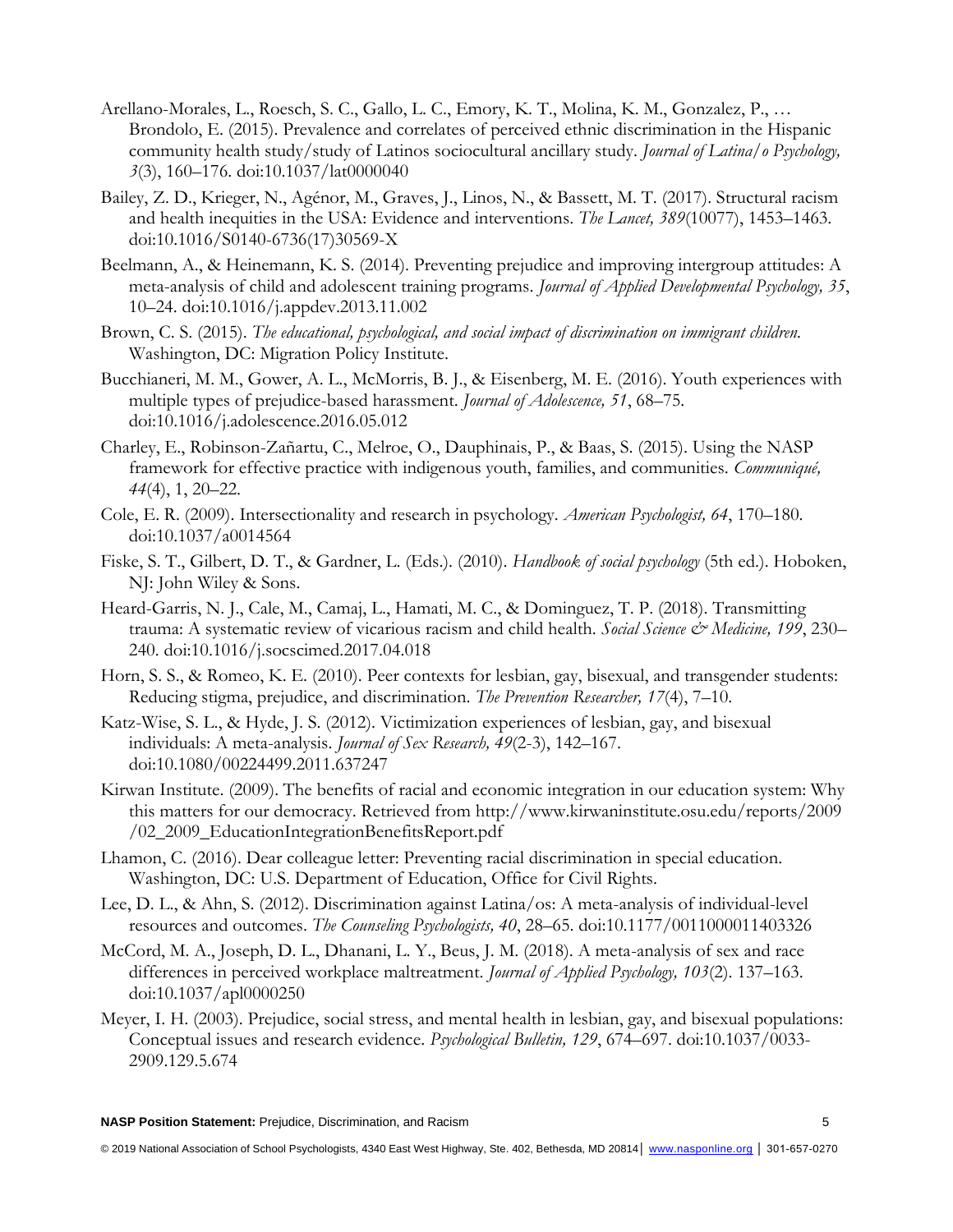- Miranda, A. H. (2014). Best practices in increasing cross-cultural competency. In P. L. Harrison & A. Thomas (Eds.), *Best Practices in School Psychology: Foundations*. (pp. 9–20). Bethesda, MD: National Association of School Psychologists.
- National Association of School Psychologists. (2010a). *Principles for professional ethics*. Bethesda, MD: Author.
- National Association of School Psychologists. (2010b). *Standards for graduate preparation of school psychologists*. Bethesda, MD: Author.
- National Association of School Psychologists. (2017, April). *Social justice*. Retrieved from http://www.nasponline.org/resources-and-publications/resources/diversity/social-justice
- National Research Council. (2004). *Understanding racial and ethnic differences in health in late life: A research agenda.* Washington, DC: The National Academies Press. doi:10.17226/11036.
- Paradies, Y., Ben, J., Denson, N., Elias, A., Priest, N., Pieterse, A., ... Gee, G. (2015). Racism as a determinant of health: A systematic review and meta-analysis. *PloS One, 10*(9), e0138511. doi:10.1371/journal.pone.0138511
- Pascoe, E. A., & Smart Richman, L. (2009). Perceived discrimination and health: A meta-analytic review. *Psychological Bulletin, 135*, 531–554. doi:10.1037/a0016059
- Pettigrew, T. F., & Tropp, L. R. (2006). A meta-analytic test of intergroup contact theory. *Journal of Personality and Social Psychology, 90*(5), 751–783. doi:10.1037/0022-3514.90.5.751
- Pettigrew, T. F., & Tropp, L. R. (2008). How does intergroup contact reduce prejudice? Meta-analytic tests of three mediators. *European Journal of Social Psychology, 38*, 922–934. doi:10.1002/ejsp.504
- Samari, G. (2016). Islamophobia and public health in the United States. *American Journal of Public Health, 106*, 1920–1925. doi:10.2105/AJPH.2016.303374
- Schmitt, M. T., Branscombe, N. R., Postme, T., & Garcia, A. (2014). The consequences of perceived discrimination for psychological well-being: A meta-analytic review. *Psychological Bulletin, 140*, 921– 948. doi:10.1037/a0035754
- Skiba, R. J. (2013). Reaching a critical juncture for our kids: The need to reassess school-justice practices. *Family Court Review, 51*(3), 380–387. doi:10.1111/fcre.12034
- Staats, C., Capatosto, K., Wright, R. A., & Jackson, V.W. (2016). *State of the science: Implicit bias review* (2016 ed.). Columbus, OH: The Ohio State University, Kirwin Institute for the Study of Race and Ethnicity. Retrieved from http://kirwaninstitute.osu.edu/researchandstrategicinitiatives/implicitbias-review/
- Tynes, B. M., Giang, M. T., Williams, D. R., & Thompson, G. N. (2008). Online racial discrimination and psychosocial adjustment among adolescents. *Journal of Adolescent Health, 43*, 565–569. doi:10.1016/j.jadohealth.2008.08.021
- U.S. Department of Justice. (2016). *Combating religious discrimination today: Final report*. Retrieved from http://www.justice.gov/crt/file877936/download
- Wells, A. S., Fox, L., & Cordova-Cob, D. (2016). *How racially diverse schools and classrooms can benefit all students*. Retrieved from https://tcf.org/content/report/how-racially-diverse-schools-andclassrooms-can-benefit-all-students/
- Wong, C. A., Eccles, J. S., & Sameroff, A. (2003). The influence of ethnic discrimination and ethnic identification on African American adolescents' school and socioemotional adjustment. *Journal of Personality, 71*(6), 1197–1232. doi:10.1111/1467-6494.7106012